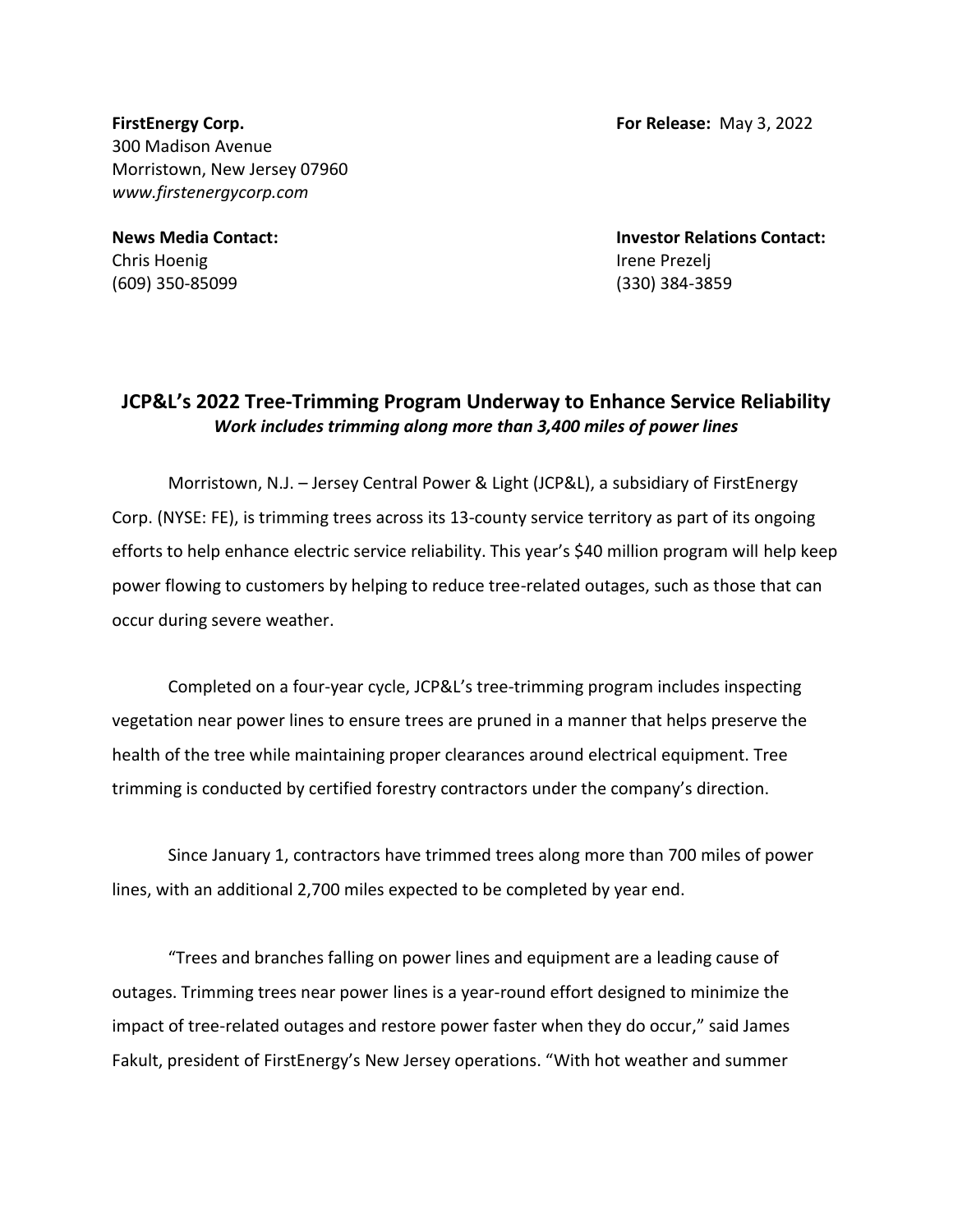storms around the corner, this proactive work is one of the best steps we can take to help keep the lights on for our customers."

Crews are also continuing a multi-year effort to identify and remove deteriorated ash trees that have been affected by the Emerald Ash Borer. Nearly 20,000 dead and dying ash trees have been removed in JCP&L's service area, primarily in northern New Jersey, since the initiative began in 2017.

JCP&L will trim trees in the following counties and municipalities over the next two months:

- Burlington Chesterfield, North Hanover
- Essex Millburn
- Hunterdon Bethlehem, Califon, Clinton, Hampton, Lebanon, Readington, Tewksbury
- Mercer Hamilton
- Middlesex East Brunswick, Jamesburg, Old Bridge, Spotswood
- Monmouth Colts Neck, Deal, Eatontown, Freehold, Hazlet, Howell, Keyport, Lincroft, Little Silver, Long Branch, Monmouth Beach, Neptune, Ocean Twp., Oceanport, Red Bank, Sea Bright, Tinton Falls, Union Beach, Wall
- Morris Boonton, Butler, Chatham Borough, Chester, Denville, Dover, East Hanover, Florham Park, Hanover, Harding, Jefferson Twp., Long Hill, Mendham, Mine Hill, Montville, Morris Plains, Morris Twp., Morristown, Mountain Lakes, Parsippany-Troy Hills, Randolph, Rockaway, Victory Gardens, Wharton
- Ocean Brick, Plumsted
- Passaic Bloomingdale
- Somerset Bedminster, Bernards, Branchburg, Bridgewater, Far Hills, Warren
- Sussex Augusta, Branchville, Franklin, Lafayette, Montague, Newton, Sandyston, Stillwater, Walpack
- Union Berkeley Heights, Springfield, Summit